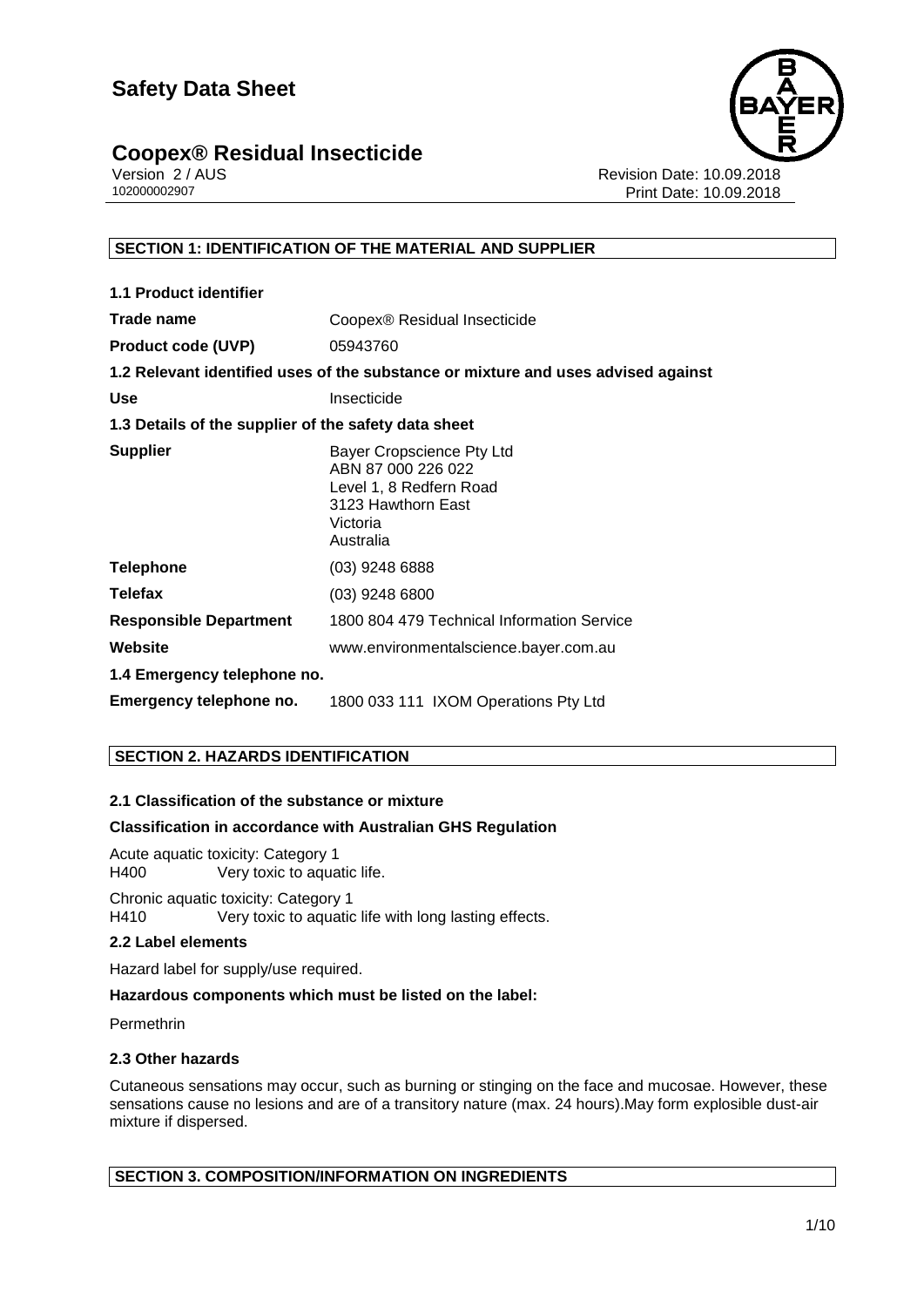# **Coopex® Residual Insecticide**<br>Version 2/AUS



Version 2 / AUS<br>
10200002907<br>
Print Date: 10.09.2018 Print Date: 10.09.2018

#### **Chemical nature**

Permethrin 25% Wettable powder (WP)

| Chemical name                                                           | CAS-No.    | Concentration [%]  |
|-------------------------------------------------------------------------|------------|--------------------|
| Permethrin                                                              | 52645-53-1 | 25.00              |
| Sodium diisopropylnaphthalene sulphonate                                | 1322-93-6  | $>= 1.00 - < 3.00$ |
| naphthalenesulfonic acid-formaldehyde-<br>polycondensate as sodium salt | 36290-04-7 | $> 1.00 - 25.00$   |
| Kaolin                                                                  | 1332-58-7  | > 1.00             |
| Diatomaceaous earth                                                     | 61790-53-2 | > 1.00             |
| Other ingredients (non-hazardous) to 100%                               |            |                    |

#### **SECTION 4. FIRST AID MEASURES**

**If poisoning occurs, immediately contact a doctor or Poisons Information Centre (telephone 13 11 26), and follow the advice given. Show this Safety Data Sheet to the doctor.**

#### **4.1 Description of first aid measures**

| <b>General advice</b>                                           | Move out of dangerous area. Place and transport victim in stable<br>position (lying sideways). Remove contaminated clothing immediately<br>and dispose of safely.                                                                                                                                                                                                                                                                               |  |
|-----------------------------------------------------------------|-------------------------------------------------------------------------------------------------------------------------------------------------------------------------------------------------------------------------------------------------------------------------------------------------------------------------------------------------------------------------------------------------------------------------------------------------|--|
| <b>Inhalation</b>                                               | Move to fresh air. Move the victim to fresh air and keep at rest. Call a<br>physician or poison control center immediately.                                                                                                                                                                                                                                                                                                                     |  |
| <b>Skin contact</b>                                             | Immediately wash with plenty of soap and water for at least 15<br>minutes. Warm water may increase the subjective severity of the<br>irritation/paresthesia. This is not a sign of systemic poisoning. In case<br>of skin irritation, application of oils or lotions containing vitamin E may<br>be considered. If symptoms persist, call a physician.                                                                                          |  |
| Eye contact                                                     | Rinse immediately with plenty of water, also under the eyelids, for at<br>least 15 minutes. Remove contact lenses, if present, after the first 5<br>minutes, then continue rinsing eye. Warm water may increase the<br>subjective severity of the irritation/paresthesia. This is not a sign of<br>systemic poisoning. Apply soothing eye drops, if needed anaesthetic<br>eye drops. Get medical attention if irritation develops and persists. |  |
| Ingestion                                                       | Rinse out mouth and give water in small sips to drink. Do NOT induce<br>vomiting. Call a physician or poison control center immediately.                                                                                                                                                                                                                                                                                                        |  |
| 4.2 Most important symptoms and effects, both acute and delayed |                                                                                                                                                                                                                                                                                                                                                                                                                                                 |  |
| <b>Symptoms</b>                                                 | Local:, Skin and eye paraesthesia which may be severe, Usually<br>transient with resolution within 24 hours, Skin, eye and mucous<br>membrane irritation, Cough, Sneezing                                                                                                                                                                                                                                                                       |  |
|                                                                 | Systemic:, discomfort in the chest, tachycardia, Hypotension, Nausea,<br>Abdominal pain, Diarrhoea, Vomiting, Dizziness, Blurred vision,<br>Headache, Anorexia, Somnolence, Coma, Convulsions, Tremors,<br>Prostration, Airway hyperreaction, Pulmonary oedema, Palpitation,<br>Muscular fasciculation, Apathy                                                                                                                                  |  |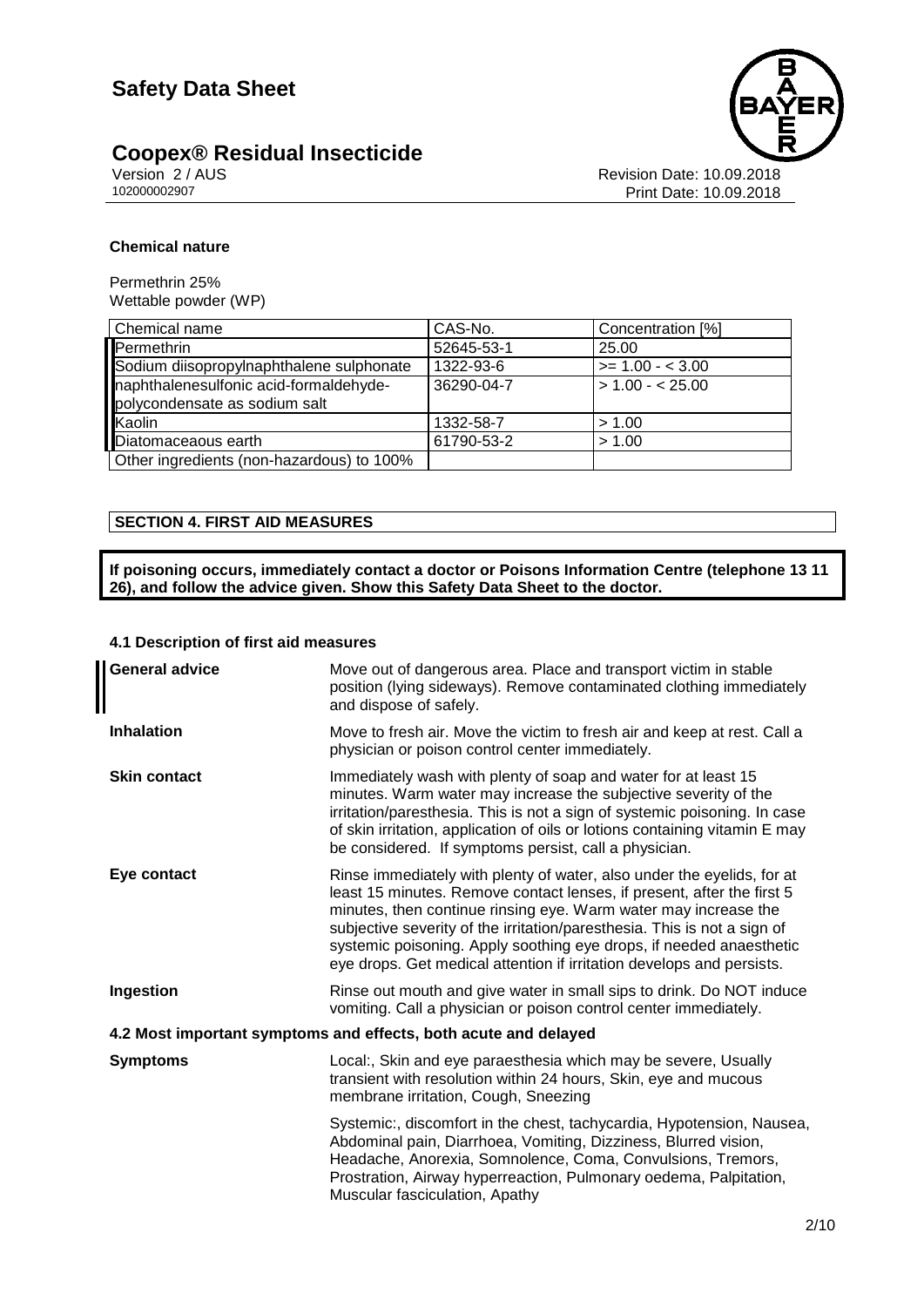# Coopex® Residual Insecticide<br>Version 2/AUS<br>102000002907



Revision Date: 10.09.2018 Print Date: 10.09.2018

| 4.3 Indication of any immediate medical attention and special treatment needed |                                                                                                                                                                                                                                                                                                                                                                                                                                                                                                                                                                                                                                                                                                                                                                                                                                              |  |
|--------------------------------------------------------------------------------|----------------------------------------------------------------------------------------------------------------------------------------------------------------------------------------------------------------------------------------------------------------------------------------------------------------------------------------------------------------------------------------------------------------------------------------------------------------------------------------------------------------------------------------------------------------------------------------------------------------------------------------------------------------------------------------------------------------------------------------------------------------------------------------------------------------------------------------------|--|
| <b>Risks</b>                                                                   | This product contains a pyrethroid. Pyrethroid poisoning should not be<br>confused with carbamate or organophosphate poisoning.                                                                                                                                                                                                                                                                                                                                                                                                                                                                                                                                                                                                                                                                                                              |  |
| Treatment                                                                      | Local treatment: Initial treatment: symptomatic.                                                                                                                                                                                                                                                                                                                                                                                                                                                                                                                                                                                                                                                                                                                                                                                             |  |
|                                                                                | Systemic treatment: Initial treatment: symptomatic. Monitor: respiratory<br>and cardiac functions. In case of ingestion gastric lavage should be<br>considered in cases of significant ingestions only within the first 2<br>hours. However, the application of activated charcoal and sodium<br>sulphate is always advisable. Keep respiratory tract clear. Oxygen or<br>artificial respiration if needed. In case of convulsions, a<br>benzodiazepine (e.g. diazepam) should be given according to standard<br>regimens. If not effective, phenobarbital may be used.<br>Contraindication: atropine. Contraindication: derivatives of adrenaline.<br>There is no specific antidote. Recovery is spontaneous and without<br>sequelae. In case of skin irritation, application of oils or lotions<br>containing vitamin E may be considered. |  |

#### **SECTION 5. FIRE FIGHTING MEASURES**

#### **5.1 Extinguishing media**

| <b>Suitable</b>                                                 | Use water spray, alcohol-resistant foam, dry chemical or carbon<br>dioxide.                                                   |
|-----------------------------------------------------------------|-------------------------------------------------------------------------------------------------------------------------------|
| 5.2 Special hazards arising<br>from the substance or<br>mixture | Dangerous gases are evolved in the event of a fire.                                                                           |
| 5.3 Advice for firefighters                                     |                                                                                                                               |
| <b>Special protective</b><br>equipment for firefighters         | In the event of fire and/or explosion do not breathe fumes. In the event<br>of fire, wear self-contained breathing apparatus. |
| <b>Further information</b>                                      | Contain the spread of the fire-fighting media. Do not allow run-off from<br>fire fighting to enter drains or water courses.   |
| <b>Hazchem Code</b>                                             | 2Ζ                                                                                                                            |

#### **SECTION 6. ACCIDENTAL RELEASE MEASURES**

#### **6.1 Personal precautions, protective equipment and emergency procedures**

| <b>Precautions</b>                      | Avoid dust formation. Avoid contact with spilled product or<br>contaminated surfaces. Use personal protective equipment.                                                                                    |
|-----------------------------------------|-------------------------------------------------------------------------------------------------------------------------------------------------------------------------------------------------------------|
| <b>6.2 Environmental</b><br>precautions | Retain and dispose of contaminated wash water. Do not allow to get<br>into surface water, drains and ground water. If the product<br>contaminates rivers and lakes or drains inform respective authorities. |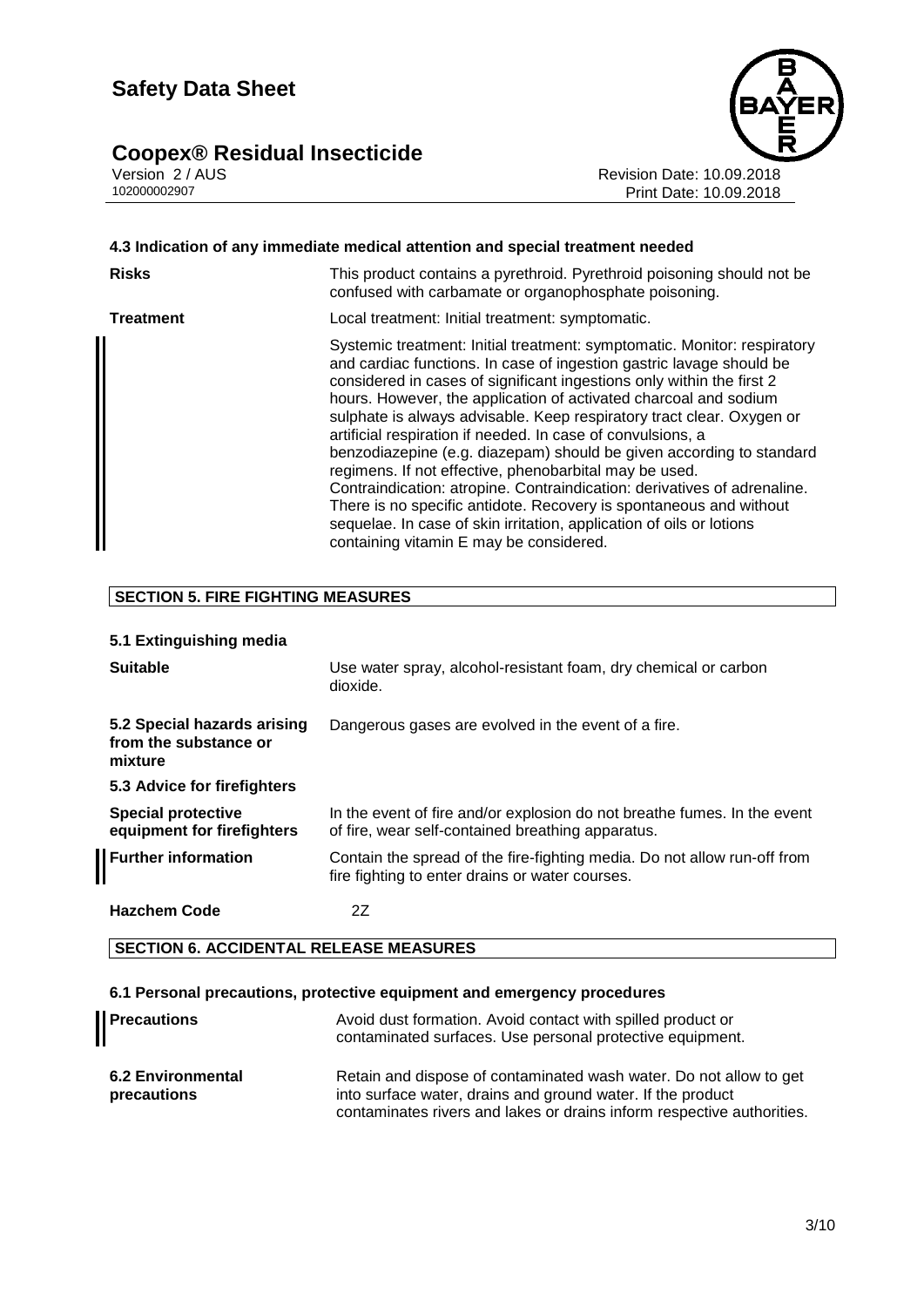# **Coopex® Residual Insecticide**<br>Version 2/AUS



Version 2 / AUS<br>10200002907<br>Print Date: 10.09.2018<br>Print Date: 10.09.2018 Print Date: 10.09.2018

#### **6.3 Methods and materials for containment and cleaning up**

| <b>Methods for cleaning up</b>     | Avoid dust formation and electrical charging (sparking) because dust<br>explosion might occur. Use mechanical handling equipment. Clean<br>contaminated floors and objects thoroughly, observing environmental<br>regulations. Collect and transfer the product into a properly labelled<br>and tightly closed container. |
|------------------------------------|---------------------------------------------------------------------------------------------------------------------------------------------------------------------------------------------------------------------------------------------------------------------------------------------------------------------------|
| 6.4 Reference to other<br>sections | Information regarding safe handling, see section 7.<br>Information regarding personal protective equipment, see section 8.<br>Information regarding waste disposal, see section 13.                                                                                                                                       |

#### **SECTION 7. HANDLING AND STORAGE**

#### **7.1 Precautions for safe handling**

| <b>Advice on safe handling</b>                            | Avoid dust formation. Ensure adequate ventilation.                                                                                                                                                                                                                                                   |
|-----------------------------------------------------------|------------------------------------------------------------------------------------------------------------------------------------------------------------------------------------------------------------------------------------------------------------------------------------------------------|
| <b>Advice on protection</b><br>against fire and explosion | Dust may form explosive mixture in air. Keep away from heat and<br>sources of ignition.                                                                                                                                                                                                              |
| <b>Hygiene measures</b>                                   | Avoid contact with skin, eyes and clothing. Keep working clothes<br>separately. Wash hands before breaks and immediately after handling<br>the product. Remove soiled clothing immediately and clean thoroughly<br>before using again. Garments that cannot be cleaned must be<br>destroyed (burnt). |
|                                                           | 7.2 Conditions for safe storage, including any incompatibilities                                                                                                                                                                                                                                     |
| <b>Requirements for storage</b><br>areas and containers   | Keep containers tightly closed in a dry, cool and well-ventilated place.<br>Store in a place accessible by authorized persons only. Keep away from<br>direct sunlight. Protect from frost.                                                                                                           |
| Advice on common storage                                  | Keep away from food, drink and animal feedingstuffs.                                                                                                                                                                                                                                                 |

**Suitable materials** Aluminium composite film (min. 0,007 mm Aluminium)

#### **SECTION 8. EXPOSURE CONTROLS / PERSONAL PROTECTION**

#### **8.1 Control parameters**

| <b>Components</b>   | CAS-No.    | <b>Control parameters</b>   | <b>Update</b> | <b>Basis</b> |
|---------------------|------------|-----------------------------|---------------|--------------|
| Permethrin          | 52645-53-1 | $5 \text{ mg/m}$ 3<br>(TWA) | 12 2011       | AU NOEL      |
| Permethrin          | 52645-53-1 | $10$ mg/m $3$<br>(SK-SEN)   |               | OES BCS*     |
| Kaolin              | 1332-58-7  | $10$ mg/m $3$<br>(TWA)      | 12 2011       | AU NOEL      |
| (Inhalable dust.)   |            |                             |               |              |
| Diatomaceaous earth | 61790-53-2 | $10$ mg/m $3$<br>(TWA)      | 04 2013       | AU NOEL      |
| (Inhalable dust.)   |            |                             |               |              |

\*OES BCS: Internal Bayer AG, Crop Science Division "Occupational Exposure Standard"

#### **8.2 Exposure controls**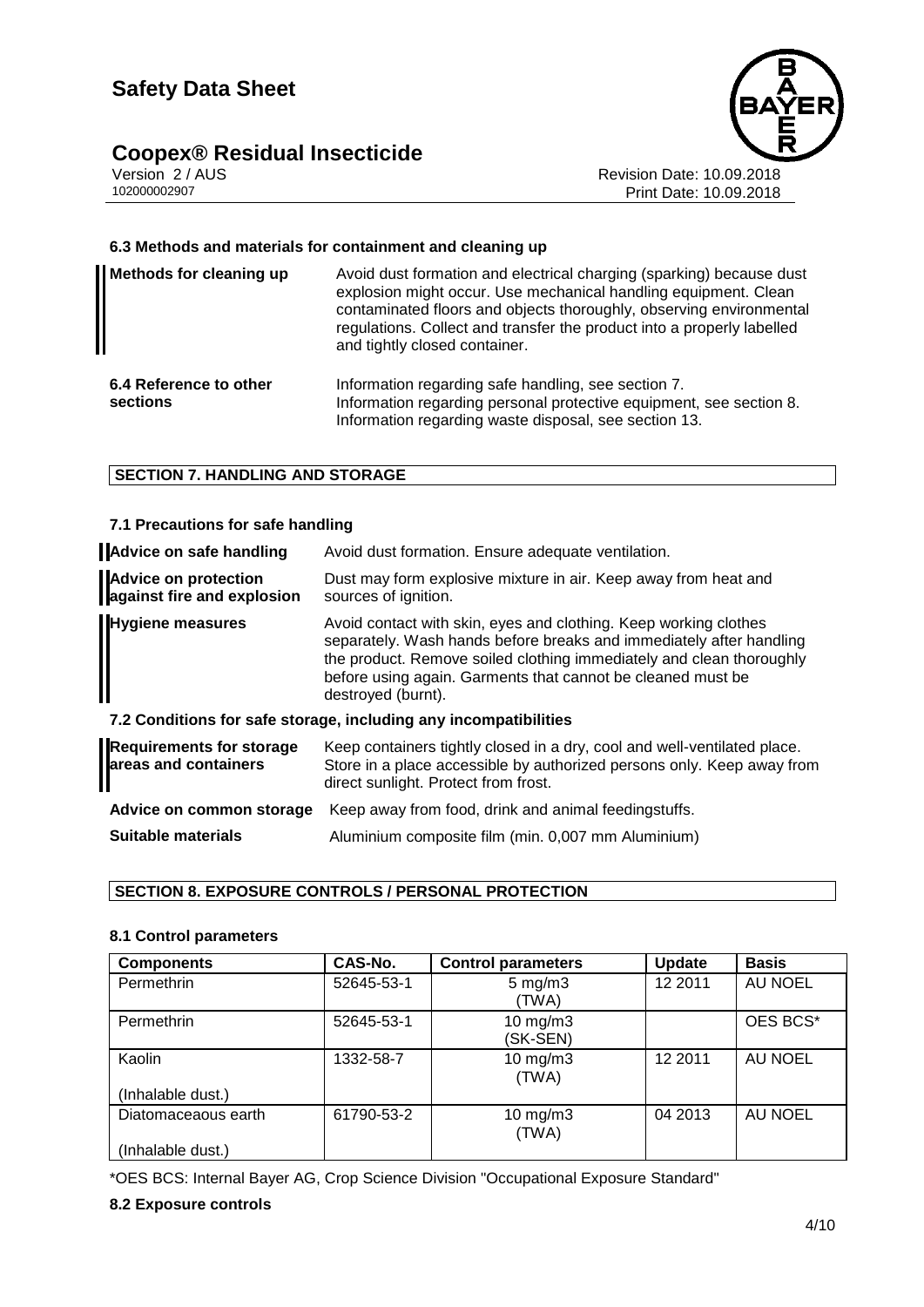# **Safety Data Sheet**

## **Coopex® Residual Insecticide 5/10**



Version 2 / AUS Revision Date: 10.09.2018 102000002907 Print Date: 10.09.2018

| <b>Respiratory protection</b> | Wear respirator with a particle filter mask (protection factor 4)<br>conforming to European norm EN149FFP1 or equivalent.<br>Respiratory protection should only be used to control residual risk of<br>short duration activities, when all reasonably practicable steps have<br>been taken to reduce exposure at source e.g. containment and/or<br>local extract ventilation. Always follow respirator manufacturer's<br>instructions regarding wearing and maintenance. |                                                                                                                                                                                                                                                                                                                                                                                                                                                                                                                                                                                     |
|-------------------------------|--------------------------------------------------------------------------------------------------------------------------------------------------------------------------------------------------------------------------------------------------------------------------------------------------------------------------------------------------------------------------------------------------------------------------------------------------------------------------|-------------------------------------------------------------------------------------------------------------------------------------------------------------------------------------------------------------------------------------------------------------------------------------------------------------------------------------------------------------------------------------------------------------------------------------------------------------------------------------------------------------------------------------------------------------------------------------|
| <b>Hand protection</b>        | contact time.<br>drinking, smoking or using the toilet.<br>Material<br>Rate of permeability<br>Glove thickness<br><b>Directive</b>                                                                                                                                                                                                                                                                                                                                       | Please observe the instructions regarding permeability and<br>breakthrough time which are provided by the supplier of the gloves.<br>Also take into consideration the specific local conditions under which<br>the product is used, such as the danger of cuts, abrasion, and the<br>Wash gloves when contaminated. Dispose of when contaminated<br>inside, when perforated or when contamination on the outside cannot<br>be removed. Wash hands frequently and always before eating,<br>Nitrile rubber<br>$>480$ min<br>$> 0.4$ mm<br>Protective gloves complying with EN<br>374. |
| Eye protection                |                                                                                                                                                                                                                                                                                                                                                                                                                                                                          | Wear goggles (conforming to EN166, Field of Use $=$ 5 or equivalent).                                                                                                                                                                                                                                                                                                                                                                                                                                                                                                               |
| Skin and body protection      | Wear standard coveralls and Category 3 Type 5 suit.<br>If there is a risk of significant exposure, consider a higher protective<br>type suit.<br>Wear two layers of clothing wherever possible. Polyester/cotton or<br>cotton overalls should be worn under chemical protection suit and<br>should be professionally laundered frequently.                                                                                                                               |                                                                                                                                                                                                                                                                                                                                                                                                                                                                                                                                                                                     |
| <b>Engineering Controls</b>   |                                                                                                                                                                                                                                                                                                                                                                                                                                                                          |                                                                                                                                                                                                                                                                                                                                                                                                                                                                                                                                                                                     |

**Advice on safe handling** Avoid dust formation. Ensure adequate ventilation.

#### **SECTION 9. PHYSICAL AND CHEMICAL PROPERTIES**

#### **9.1 Information on basic physical and chemical properties**

| Form                                              | powder                                                       |
|---------------------------------------------------|--------------------------------------------------------------|
| <b>Colour</b>                                     | white to light grey                                          |
| <b>Bulk density</b>                               | ca. 0.500 g/ml (bulk density tapped)                         |
| <b>Water solubility</b>                           | miscible                                                     |
| <b>Partition coefficient: n-</b><br>octanol/water | Permethrin: log Pow: 5.95                                    |
| 9.2 Other information                             | Further safety related physical-chemical data are not known. |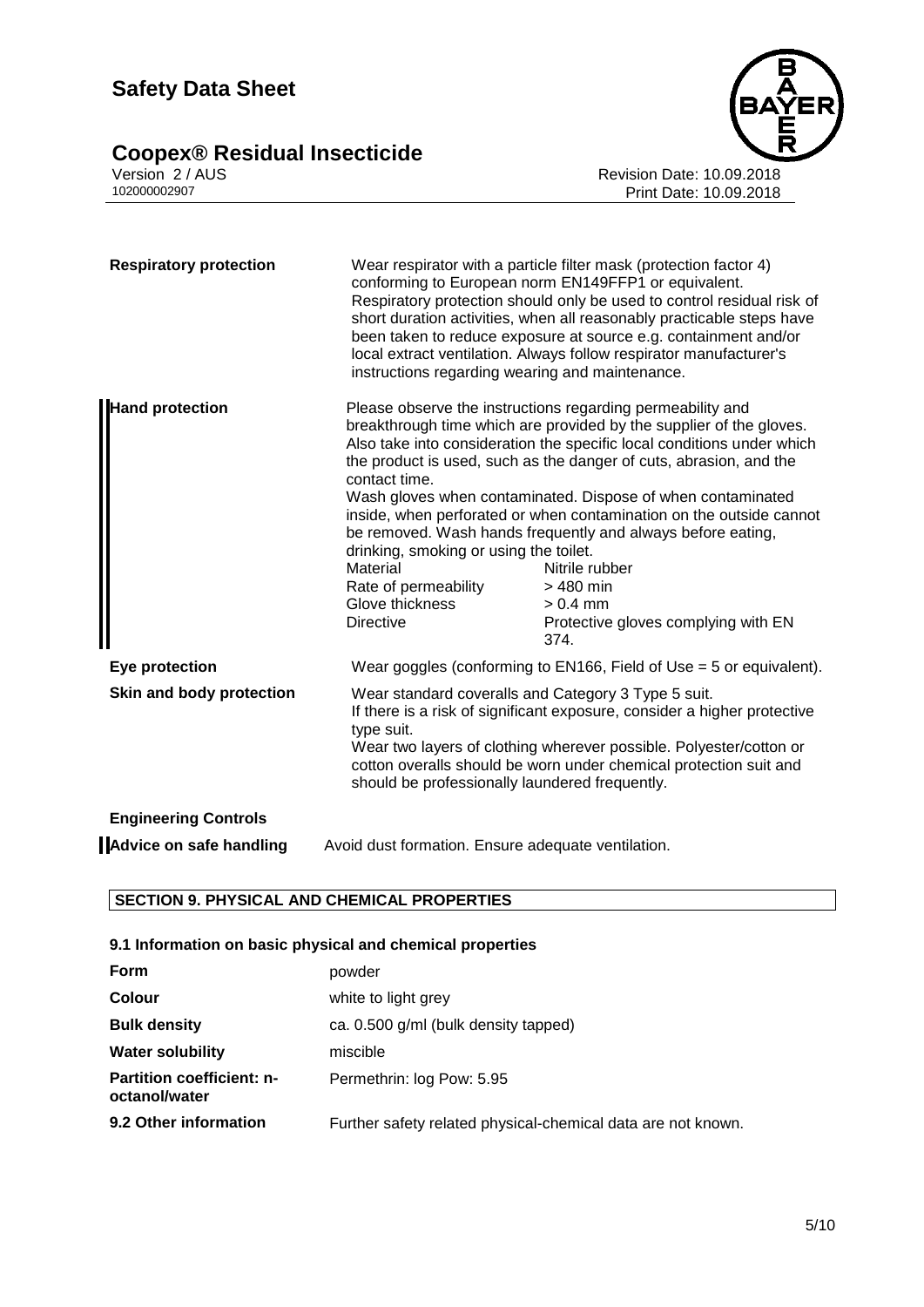### **Coopex® Residual Insecticide 6/10**



Version 2 / AUS<br>10200002907<br>Print Date: 10.09.2018 Print Date: 10.09.2018

#### **SECTION 10. STABILITY AND REACTIVITY**

| 10.1 Reactivity                            |                                                                    |
|--------------------------------------------|--------------------------------------------------------------------|
| <b>Thermal decomposition</b>               | Stable under normal conditions.                                    |
| <b>10.2 Chemical stability</b>             | Stable under recommended storage conditions.                       |
| 10.3 Possibility of<br>hazardous reactions | No dangerous reaction known under conditions of normal use.        |
| 10.4 Conditions to avoid                   | Extremes of temperature and direct sunlight.                       |
| 10.5 Incompatible materials                | Store only in the original container.                              |
| 10.6 Hazardous<br>decomposition products   | No decomposition products expected under normal conditions of use. |

#### **SECTION 11. TOXICOLOGICAL INFORMATION**

#### **11.1 Information on toxicological effects**

| <b>Acute oral toxicity</b>                  | LD50 (Rat) $> 2,000$ mg/kg                                                                                                                 |
|---------------------------------------------|--------------------------------------------------------------------------------------------------------------------------------------------|
| <b>Acute inhalation toxicity</b>            | $LC50$ (Rat) $> 4.10$ mg/l<br>Exposure time: 4 h<br>Determined in the form of a respirable fine dust.<br>Highest attainable concentration. |
| <b>Acute dermal toxicity</b>                | LD50 (Rat) $> 1,000$ mg/kg                                                                                                                 |
| <b>Skin corrosion/irritation</b>            | No skin irritation (Rabbit)                                                                                                                |
| Serious eye damage/eye<br>irritation        | Slight irritant effect - does not require labelling. (Rabbit)                                                                              |
| <b>Respiratory or skin</b><br>sensitisation | Non-sensitizing. (Guinea pig)<br>OECD Test Guideline 406, Magnusson & Kligman test                                                         |

#### **Assessment mutagenicity**

Permethrin was not mutagenic or genotoxic in a battery of in vitro and in vivo tests.

#### **Assessment carcinogenicity**

Permethrin caused at high dose levels an increased incidence of tumours in mice in the following organ(s): Liver, Lungs. The mechanism that triggers tumours in rodents is not relevant for the low exposures encountered under normal use conditions.

#### **Assessment toxicity to reproduction**

Permethrin did not cause reproductive toxicity in a two-generation study in rats.

#### **Assessment developmental toxicity**

Permethrin did not cause developmental toxicity in rats and rabbits.

#### **Assessment STOT Specific target organ toxicity – single exposure**

Permethrin: Based on available data, the classification criteria are not met.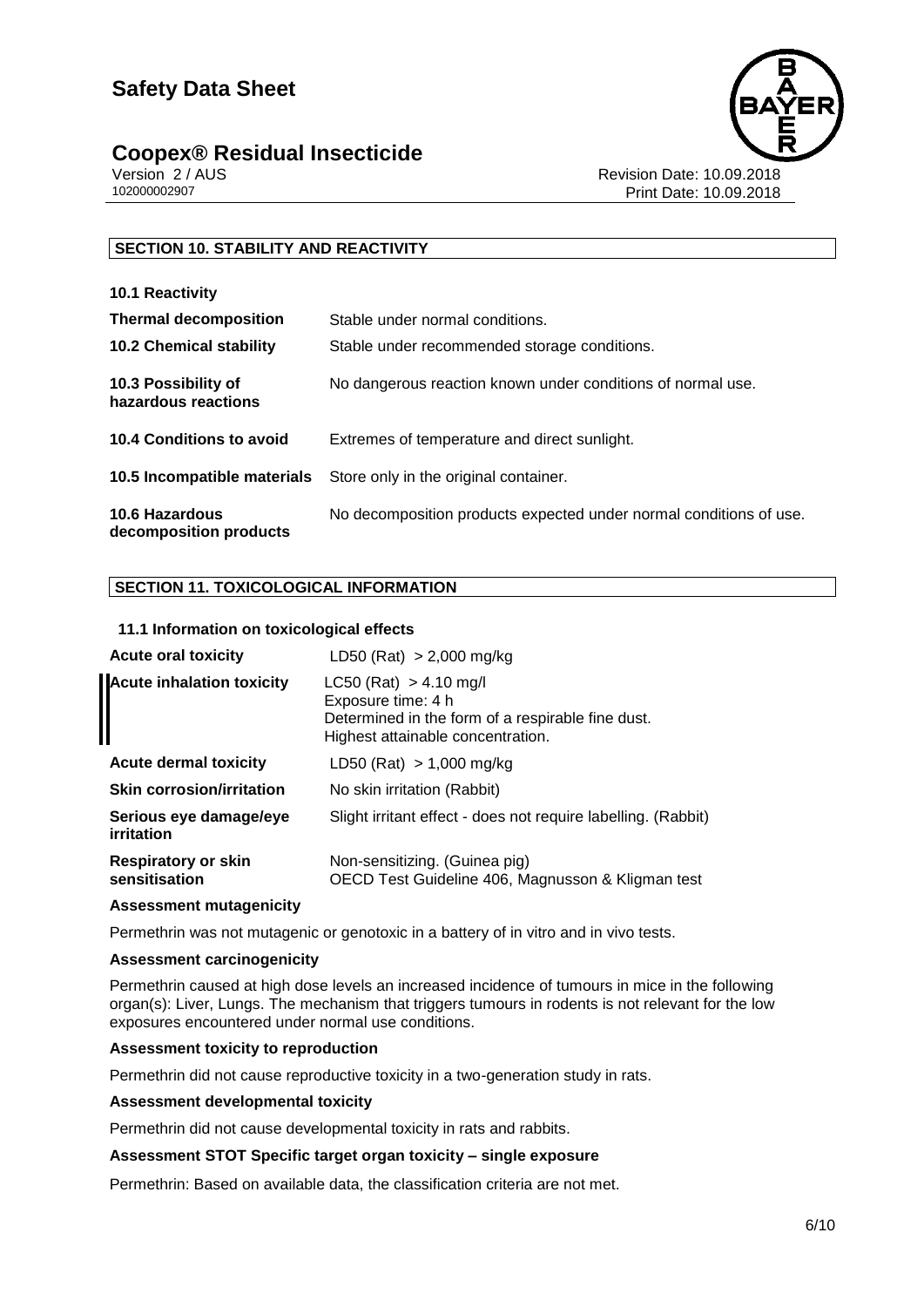# **Safety Data Sheet**

### **Coopex® Residual Insecticide 7/10**



Version 2 / AUS<br>10200002907<br>Print Date: 10.09.2018 Print Date: 10.09.2018

#### **Assessment STOT Specific target organ toxicity – repeated exposure**

Permethrin did not cause specific target organ toxicity in experimental animal studies.

#### **Aspiration hazard**

Based on available data, the classification criteria are not met.

#### **Early onset symptoms related to exposure** Refer to Section 4

**Delayed health effects from exposure** Refer to Section 11

#### **Exposure levels and health effects** Refer to Section 4

**Interactive effects** Not known

**When specific chemical data is not available** Not applicable

**Mixture of chemicals** Refer to Section 2.1

#### **Further information**

Cutaneous sensations may occur, such as burning or stinging on the face and mucosae. However, these sensations cause no lesions and are of a transitory nature (max. 24 hours). The toxicological data refer to a similar formulation.

#### **SECTION 12. ECOLOGICAL INFORMATION**

**12.1 Toxicity**

| <b>Toxicity to fish</b>                     | LC50 (Poecilia reticulata (guppy)) 0.0076 mg/l<br>Exposure time: 96 h<br>The value mentioned relates to the active ingredient permethrin.                 |  |
|---------------------------------------------|-----------------------------------------------------------------------------------------------------------------------------------------------------------|--|
| <b>Toxicity to aquatic</b><br>invertebrates | EC50 (Daphnia magna (Water flea)) 0.00017 mg/l<br>Exposure time: 48 h<br>The value mentioned relates to the active ingredient permethrin.                 |  |
| <b>Toxicity to aquatic plants</b>           | EC50 (Pseudokirchneriella subcapitata (microalgae)) 0.497 mg/l<br>Exposure time: 96 h<br>The value mentioned relates to the active ingredient permethrin. |  |
| 12.2 Persistence and degradability          |                                                                                                                                                           |  |
| <b>Biodegradability</b>                     | Permethrin:<br>Not rapidly biodegradable                                                                                                                  |  |
| Koc                                         | Permethrin: Koc: 100000                                                                                                                                   |  |

#### **12.3 Bioaccumulative potential**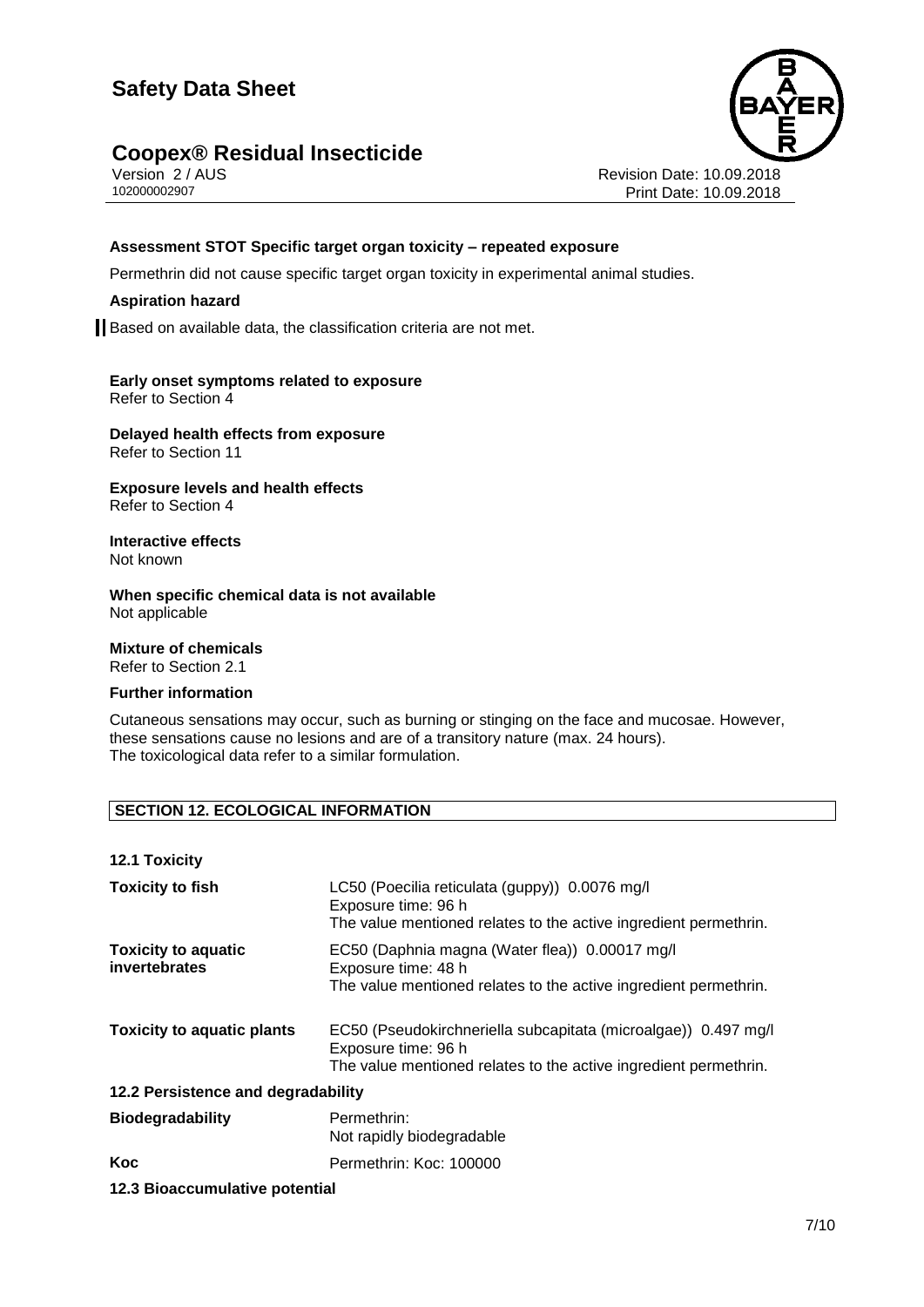# **Coopex® Residual Insecticide 8/10**



Version 2 / AUS<br>10200002907<br>Print Date: 10.09.2018 Print Date: 10.09.2018

| <b>Bioaccumulation</b>                      | Permethrin: Bioconcentration factor (BCF) 300<br>Does not bioaccumulate. |
|---------------------------------------------|--------------------------------------------------------------------------|
| 12.4 Mobility in soil                       |                                                                          |
| <b>Mobility in soil</b>                     | Permethrin: Immobile in soil                                             |
| 12.5 Other adverse effects                  |                                                                          |
| <b>Additional ecological</b><br>information | No other effects to be mentioned.                                        |

#### **SECTION 13. DISPOSAL CONSIDERATIONS**

#### Plastic and foil bags:

Single rinse before disposal. Add rinsings to spray tank. Do not dispose of undiluted chemicals on site. Puncture and bury empty bags in a local authority landfill. If no landfill is available, bury the containers below 500 mm in a disposal pit specifically marked and set up for this purpose clear of waterways, desirable vegetation and tree roots. Empty bags and product should not be burnt. Box

Dispose of empty container by wrapping in paper, placing in plastic bag and putting in the garbage. DO NOT burn empty containers or product.

#### **SECTION 14. TRANSPORT INFORMATION**

#### **ADG**

| UN number                  | 3077                                        |
|----------------------------|---------------------------------------------|
| Transport hazard class(es) | 9                                           |
| <b>Subsidiary Risk</b>     | None                                        |
| Packaging group            | Ш                                           |
| Description of the goods   | ENVIRONMENTALLY HAZARDOUS SUBSTANCE, SOLID, |
|                            | N.O.S.                                      |
|                            | (PERMETHRIN MIXTURE)                        |
| Hazchem Code               | 27                                          |

According to AU01, Environmentally Hazardous Substances in packagings, IBC or any other receptacle not exceeding 500 kg or 500 L are not subject to the ADG Code.

#### **IMDG**

|             | UN number                  | 3077                                                  |
|-------------|----------------------------|-------------------------------------------------------|
|             | Transport hazard class(es) | 9                                                     |
|             | <b>Subsidiary Risk</b>     | None                                                  |
|             | Packaging group            | Ш                                                     |
|             | Marine pollutant           | <b>YES</b>                                            |
|             | Description of the goods   | ENVIRONMENTALLY HAZARDOUS SUBSTANCE, SOLID,<br>N.O.S. |
|             |                            | (PERMETHRIN MIXTURE)                                  |
| <b>IATA</b> |                            |                                                       |
|             | UN number                  | 3077                                                  |
|             | Transport hazard class(es) | 9                                                     |
|             | <b>Subsidiary Risk</b>     | None                                                  |
|             | Packaging group            | Ш                                                     |
|             | Environm. Hazardous Mark   | <b>YES</b>                                            |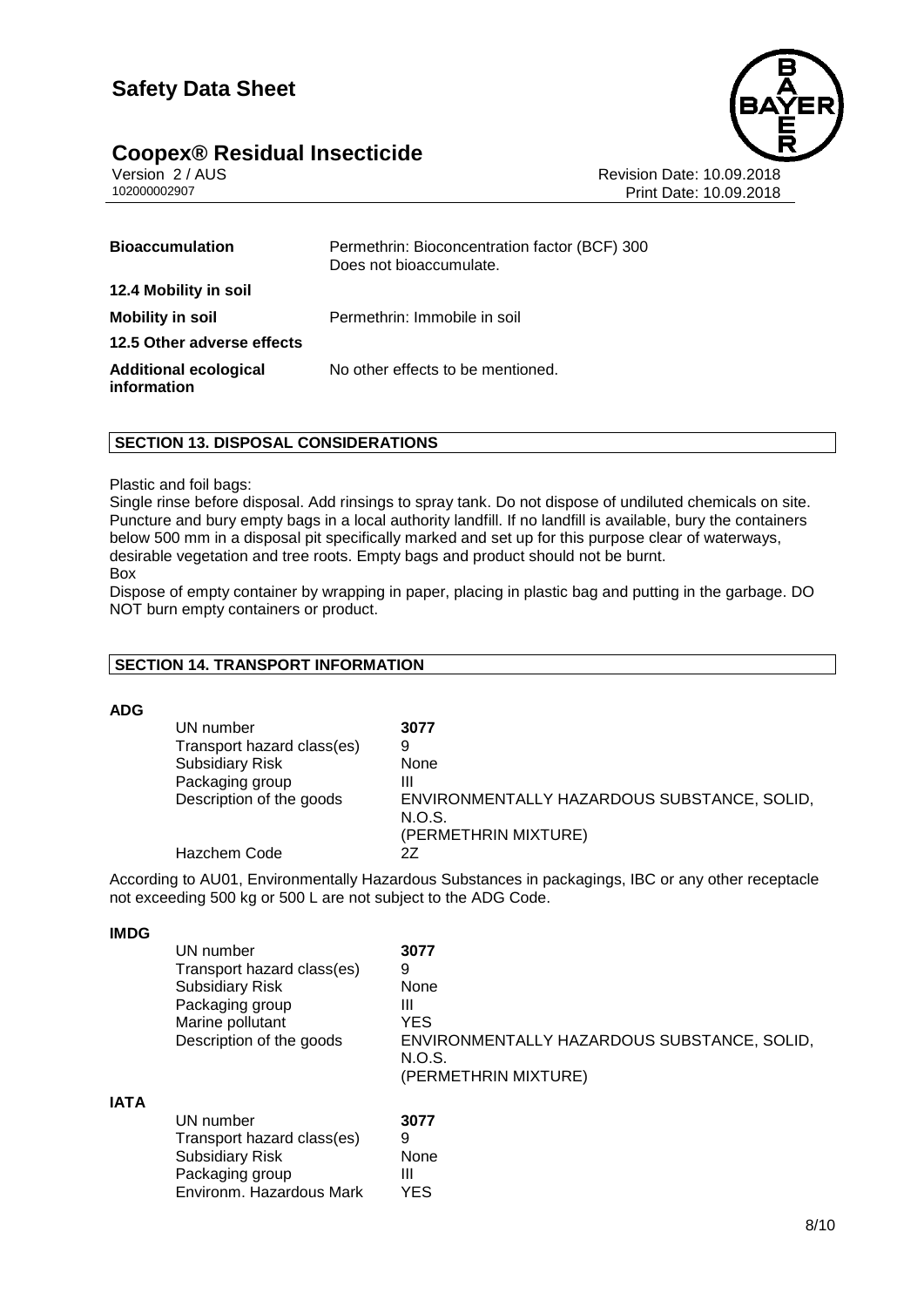# **Coopex® Residual Insecticide 9/10**



Version 2 / AUS<br>10200002907<br>Print Date: 10.09.2018<br>Print Date: 10.09.2018 Print Date: 10.09.2018

Description of the goods ENVIRONMENTALLY HAZARDOUS SUBSTANCE, SOLID, N.O.S. (PERMETHRIN MIXTURE )

#### **SECTION 15. REGULATORY INFORMATION**

Registered according to the Agricultural and Veterinary Chemicals Code Act 1994

Australian Pesticides and Veterinary Medicines Authority approval number: 32843

#### **SUSMP classification (Poison Schedule)**

Schedule 5 (Standard for the Uniform Scheduling of Medicines and Poisons)

#### **SECTION 16. OTHER INFORMATION**

**Trademark information** Coopex® is a Registered Trademark of the Bayer Group.

#### **Abbreviations and acronyms**

| <b>ADN</b>     | European Agreement concerning the International Carriage of Dangerous Goods by<br><b>Inland Waterways</b> |
|----------------|-----------------------------------------------------------------------------------------------------------|
| ADR.           | European Agreement concerning the International Carriage of Dangerous Goods by<br>Road                    |
| ATE            | Acute toxicity estimate                                                                                   |
| AU OEL         | Australia. OELs. (Adopted National Exposure Standards for Atmospheric                                     |
|                | Contaminants in the Occupational Environment)                                                             |
| CAS-Nr.        | <b>Chemical Abstracts Service number</b>                                                                  |
| <b>CEILING</b> | Ceiling Limit Value                                                                                       |
| Conc.          | Concentration                                                                                             |
| EC-No.         | European community number                                                                                 |
| ECx            | Effective concentration to x %                                                                            |
| <b>EINECS</b>  | European inventory of existing commercial substances                                                      |
| <b>ELINCS</b>  | European list of notified chemical substances                                                             |
| EN             | European Standard                                                                                         |
| EU             | <b>European Union</b>                                                                                     |
| <b>IATA</b>    | International Air Transport Association                                                                   |
| IBC.           | International Code for the Construction and Equipment of Ships Carrying Dangerous                         |
|                | Chemicals in Bulk (IBC Code)                                                                              |
| ICx            | Inhibition concentration to x %                                                                           |
| <b>IMDG</b>    | <b>International Maritime Dangerous Goods</b>                                                             |
| LCx            | Lethal concentration to x %                                                                               |
| LDx            | Lethal dose to $\times$ %                                                                                 |
| LOEC/LOEL      | Lowest observed effect concentration/level                                                                |
| <b>MARPOL</b>  | MARPOL: International Convention for the prevention of marine pollution from ships                        |
| N.O.S.         | Not otherwise specified                                                                                   |
| NOEC/NOEL      | No observed effect concentration/level                                                                    |
| OECD           | Organization for Economic Co-operation and Development                                                    |
| <b>OES BCS</b> | OES BCS: Internal Bayer AG, Crop Science Division "Occupational Exposure                                  |
|                | Standard"                                                                                                 |
| <b>PEAK</b>    | PEAK: Exposure Standard - Peak means a maximum or peak airborne concentration                             |
|                | of a particular substance determined over the shortest analytically practicable period of                 |